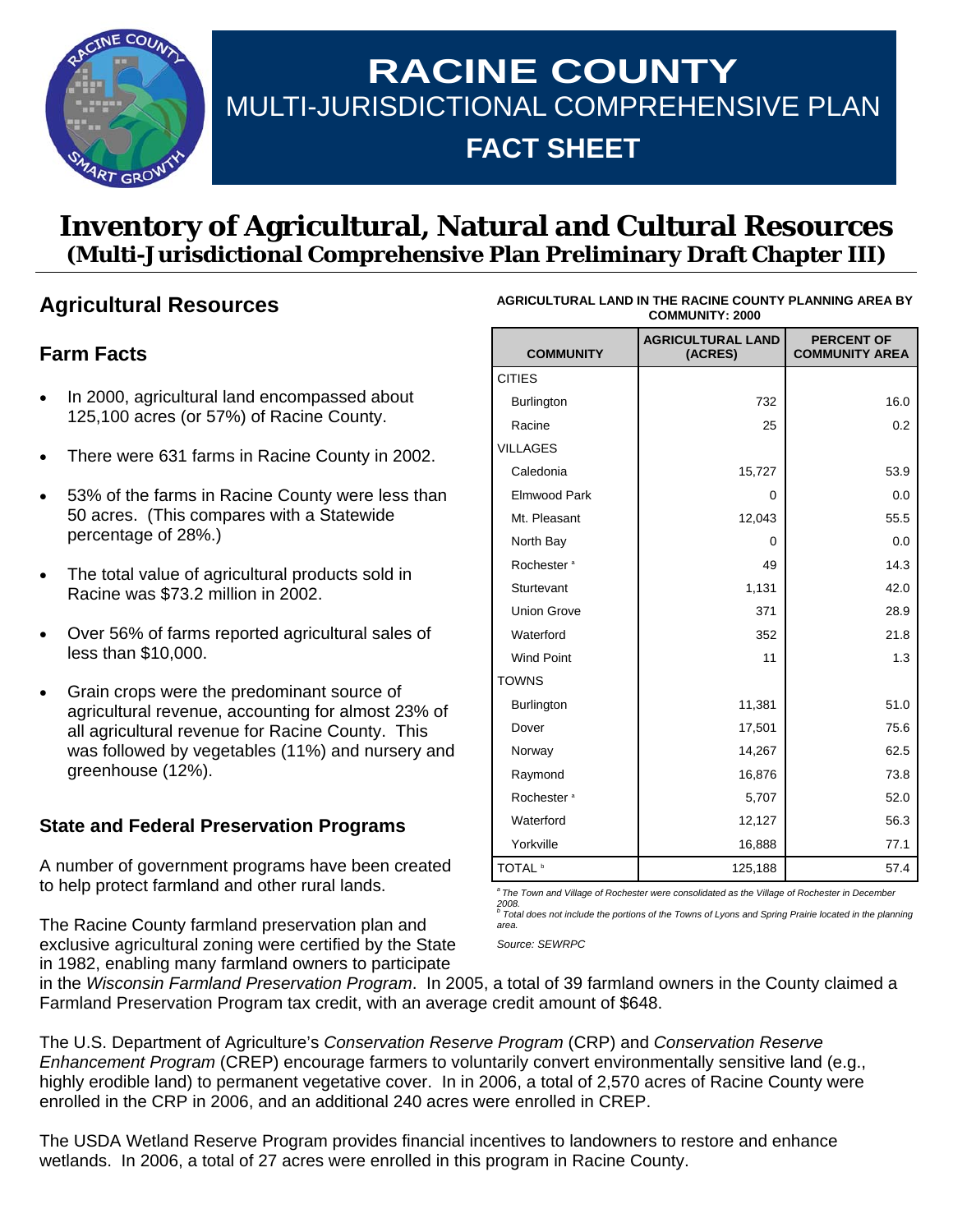## **AGRICULTURAL RESOURCES**

#### **Soil Capabilities**

- **Class I and II** soils are considered "National Prime Farmlands."
- **Class III** soils are considered "Farmlands of Statewide Significance."
- **Class III and IV** soils have severe limitations.
- **Class V, VI, and VII** soils are considered suitable for pasture but not crops.
- **Class VIII** soils are too rough, shallow or other limited to produce worthwhile yields of crops, forage or wood products.

#### **AGRICULTURAL SOIL CAPABILITY IN RACINE COUNTY**



The majority of Racine County is covered by soils which are well-suited for agricultural use.

## **NATURAL RESOURCES**

#### **Topology and Geology**

Glaciation has determined the physiography and topology, as well as the soils of Racine County. The County varies from gently rolling glacial plains in the eastern half, to steeper hills in the western half.

Surface elevations range from 580 feet above sea level at the Lake Michigan shoreline to approximately 950 feet in the western portion of the County.

A total of six sites of geological importance were identified in Racine County, on the basis of scientific importance, significance in industrial history, natural aesthetics, ecological qualities, educational value, and public access potential.

There are approximately 14.8 miles of Lake Michigan shoreline along Racine County, and about 73% of it is designated as protected from erosion.

Similar to the entire region, Racine only contains nonmetallic mineral resources in the form of crushed stone, dimension stone, sand and gravel.





PROTECTED SHORELINE UNPROTECTED SHORELINE SOURCE S.D. MACKEY, HABITAT<br>SOLUTIONS, AND SEWRPC.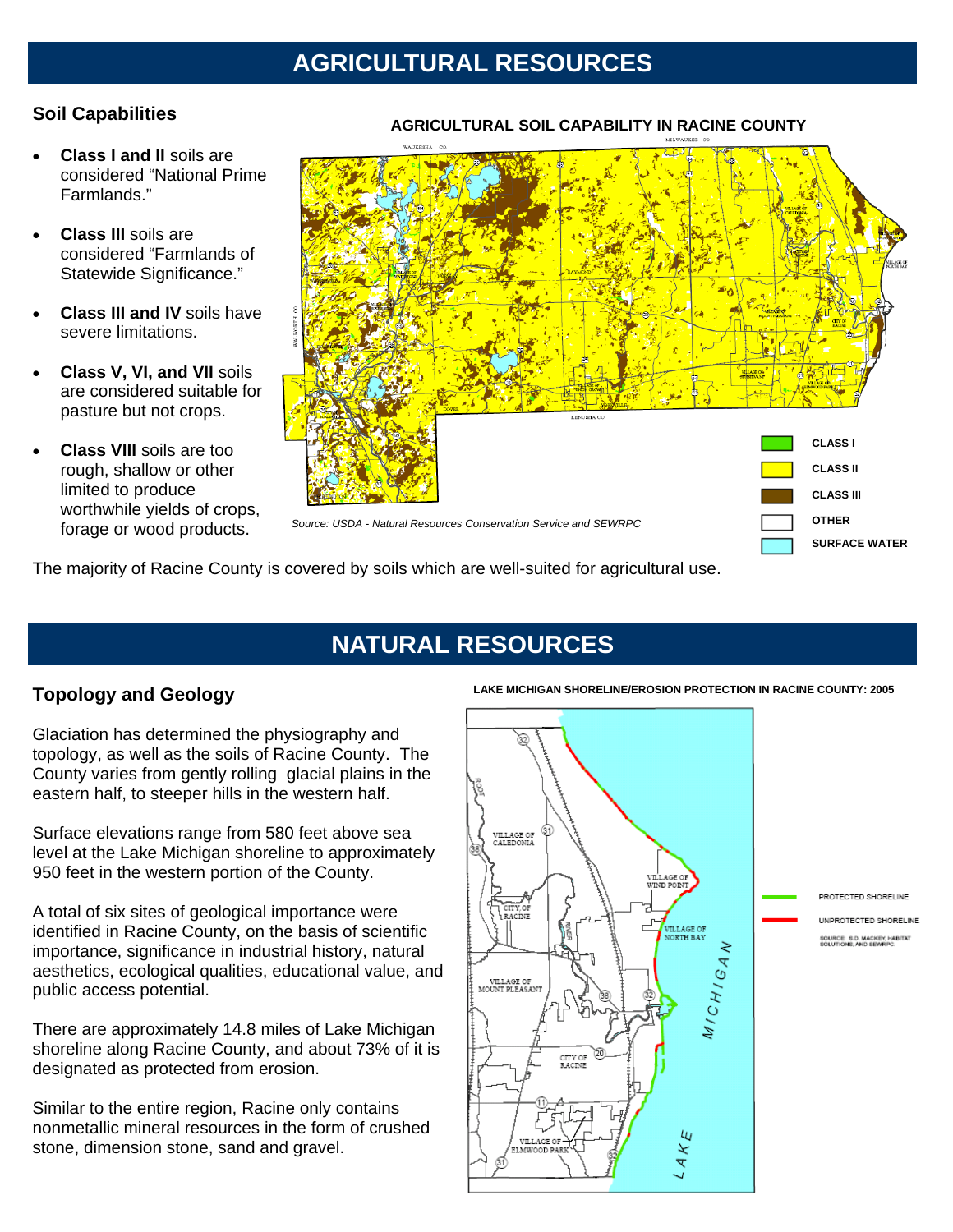#### **Water Resources**

There are 5 major drainage systems in Racine County. The Root River and Pike River watersheds drain to the Great Lakes-St. Lawrence River, and encompass about 42% of the County. The Fox River and Des Plains watersheds drain to the Mississippi River, and encompass about 52% of the County. A fifth watershed drains directly to Lake Michigan, and covers about 6% of the County.

**WATERSHED FEATURES IN THE RACINE COUNTY PLANNING AREA** 



There are approximately 101 miles of major streams (streams that maintain

a small continuous flow throughout the year) in Racine County. There are also 10 major lakes (lakes of at least 50 acres in size), and numerous smaller lakes and ponds. Altogether, about 5,200 acres — or just over 2% of the County — were identified as surface water in 2000.

Wetlands encompassed about 7% (15,920 acres) of the County in 2000. Efforts are currently underway to restore and create floodplains and wetlands in Racine County, including sites in the Town of Dover, the Village of Mt Pleasant and the Town of Norway.

#### **Environmental Features**

In 2000, woodlands covered approximately 12,700 acres of Racine County (approximately 6% of the County).

59 natural areas (encompassing about 5,600 acres) have been identified in the County. Natural areas are tracts of land or water so little modified by human activity that they contain intact native plant and animal communities.

In 2000, about 22,700 acres (10.4% of the County) were encompassed within primary environmental corridors; 6,940 acres were within secondary environmental corridors. Environmental corridors are areas containing concentrations of natural resources and scenic, recreation and historic resources.

34 sites (1,212 acres) have been identified as critical species habitats, meaning they support rare or threatened plant and animal species. There are also 28 aquatic sites (3,500 acres), supporting rare fish, herptile or mussel species.

Big Muskego Lake, Bong Grassland, Illinois Fox River and Root River were identified in the *Wisconsin Land Legacy Report: 2006* as places that were critical to meet the State's conservation and recreation needs over the next 50 years.

#### **Park and Open Space Sites**

In 2007, of the identified park and open space sites:

- 32 sites (2,720 acres) were owned by Racine County
- 19 sites (3,406 acres) were owned by the State
- 229 sites (2,970 acres) were owned by cities, villages, towns and school districts
- 108 sites (2,630 acres) were privately owned outdoor recreation and open spaces (including golf courses, hunting clubs and campgrounds, as well as land held for preservation purposes by private nonprofit conservation organizations, such as the Caledonia Conservancy).